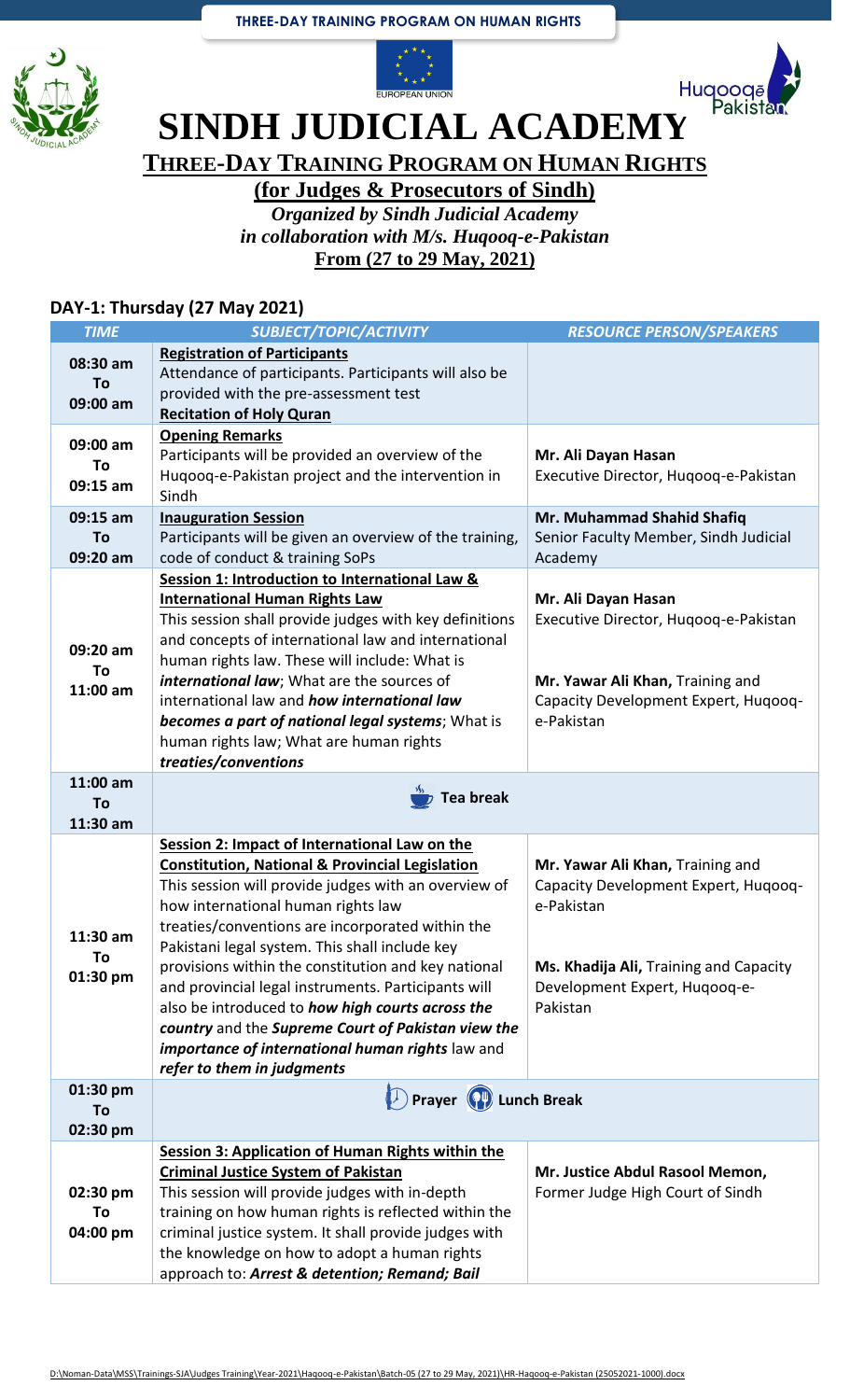## **THREE-DAY TRAINING PROGRAM ON HUMAN RIGHTS**







**SINDH JUDICIAL ACADEMY** 

**THREE-DAY TRAINING PROGRAM ON HUMAN RIGHTS**

**(for Judges & Prosecutors of Sindh)**

*Organized by Sindh Judicial Academy in collaboration with M/s. Huqooq-e-Pakistan* **From (27 to 29 May, 2021)**

## **DAY-02: Friday (28 May 2021)**

| <b>TIME</b>                    | SUBJECT/TOPIC/ACTIVITY                                                                                                                                                                                                                                                                                                                                                     | <b>RESOURCE PERSON/SPEAKERS</b>                                                                                                                                       |
|--------------------------------|----------------------------------------------------------------------------------------------------------------------------------------------------------------------------------------------------------------------------------------------------------------------------------------------------------------------------------------------------------------------------|-----------------------------------------------------------------------------------------------------------------------------------------------------------------------|
| 08:30 am<br>To<br>08:35 am     | <b>Recitation of the Holy Quran</b>                                                                                                                                                                                                                                                                                                                                        |                                                                                                                                                                       |
| 08:35 am<br>To<br>08:45 am     | Day 1 Recap:<br>Participants will be given a recap of the thematic areas<br>covered during the first day of the training.                                                                                                                                                                                                                                                  | Mr. Muhammad Shahid Shafiq,<br>Senior Faculty Member, Sindh<br>Judicial Academy                                                                                       |
| 08:45 am<br>To<br>10:00 am     | <b>Session 3: Application of Human Rights within the</b><br><b>Criminal Justice System of Pakistan</b><br>This session will provide judges with in-depth training<br>on how human rights is reflected within the criminal<br>justice system. It shall provide judges with the<br>knowledge on how to adopt a human rights approach<br>to: Arrest & detention; Remand; Bail | Mr. Justice Farooq Ali Channa<br>Mr. Ashraf Yar Khan                                                                                                                  |
| $10:00$ am<br>To<br>$11:30$ am | Session 4: Role of Trial Courts in the Context of<br><b>Human Rights</b><br>The module shall further provide judges with<br>information on how human rights affects fair trial.<br>Specific importance shall be given to: Proper legal<br>assistance; Dispensation of Justice; Administration of<br><b>Justice</b>                                                         | Mr. Muhammad Shahid Shafiq,<br>Senior Faculty Member, Sindh<br>Judicial Academy<br>Ms. Khadija Ali, Training and<br>Capacity Development Expert,<br>Huqooq-e-Pakistan |
| 11:30 am<br>To<br>12:00 pm     | <b>Tea break</b>                                                                                                                                                                                                                                                                                                                                                           |                                                                                                                                                                       |
| 12:00 pm<br>To<br>01:30 pm     | <b>Session 5: Sensitisation of Judges &amp; Prosecutors</b><br>This session will focus on sensitizing participants with<br>respect to Gender, rights of disabled persons &<br>children                                                                                                                                                                                     | Ms. Khadija Ali, Training and<br>Capacity Development Expert,<br>Hugoog-e-Pakistan<br><b>Barrister Syed Shahbal Ali</b>                                               |
| 01:30 pm<br>To<br>02:15 pm     | <b>Lunch Break</b><br><b>Prayer</b>                                                                                                                                                                                                                                                                                                                                        |                                                                                                                                                                       |